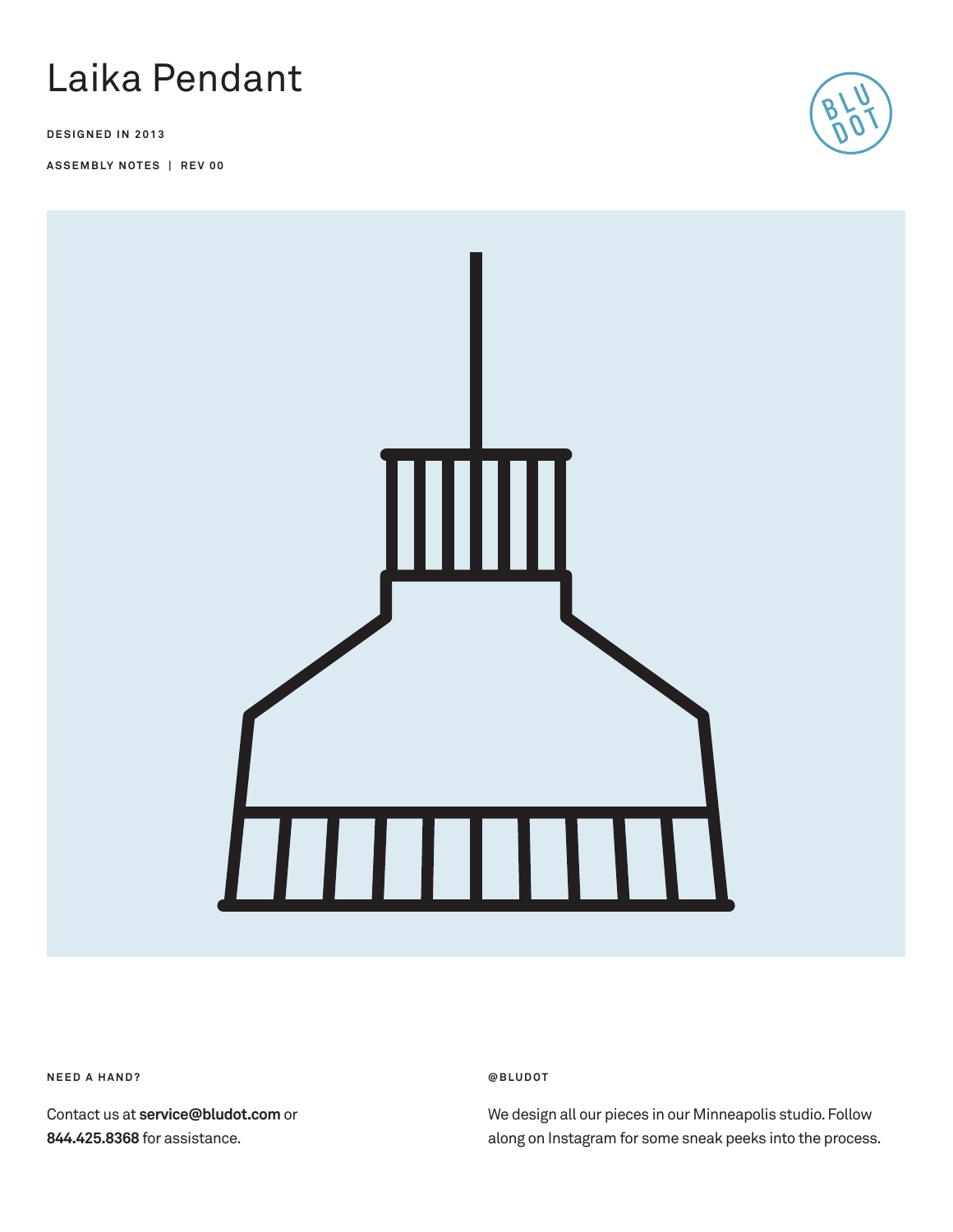

NOTE: Electricity is dangerous. It is recommended to hire a professional electrician to install your lamp.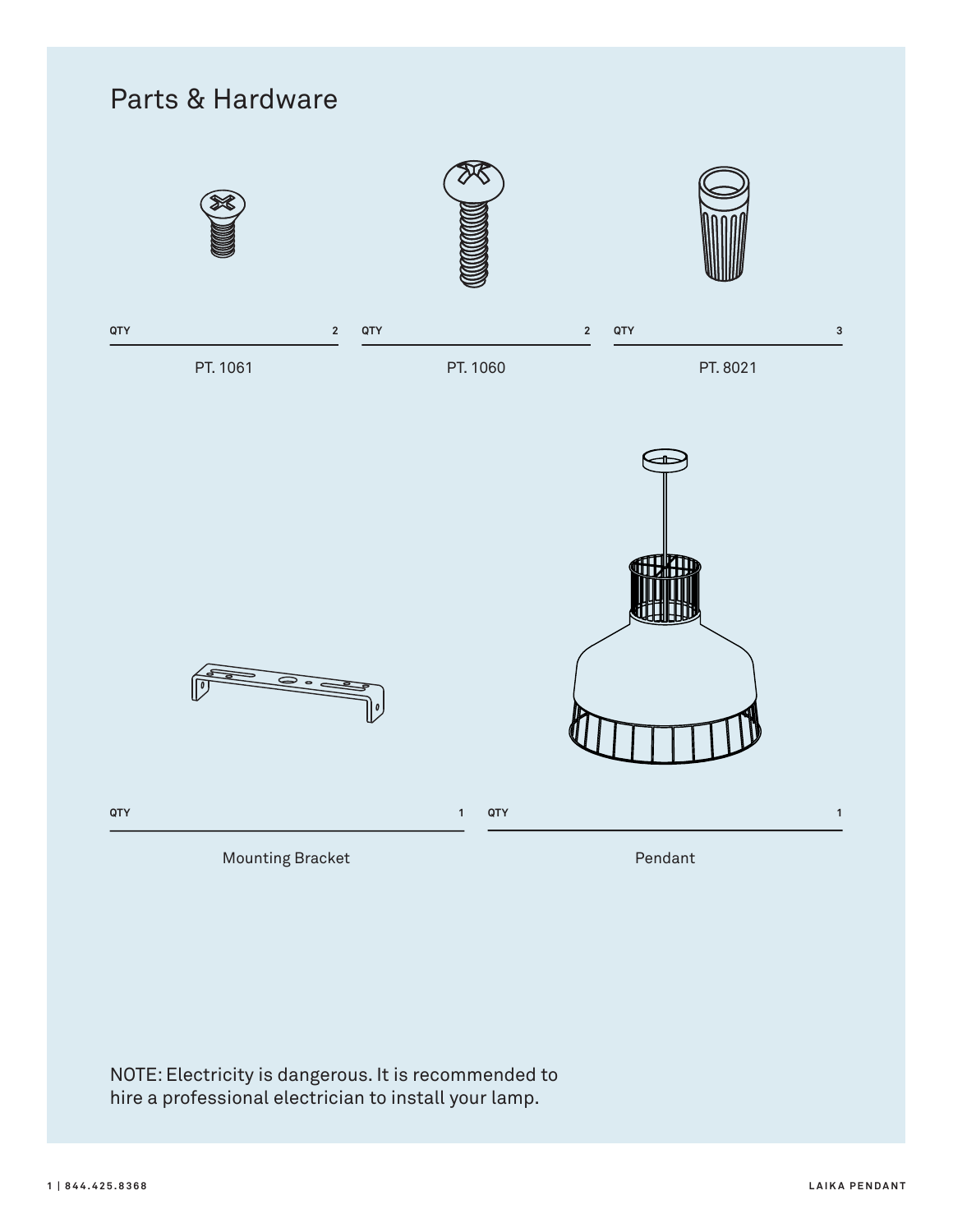**AT TACH MOUNTING BRACKET.**

- 1. Disconnect power.
- 2. Attach mounting bracket to ceiling electrical box as shown using the provided hardware.



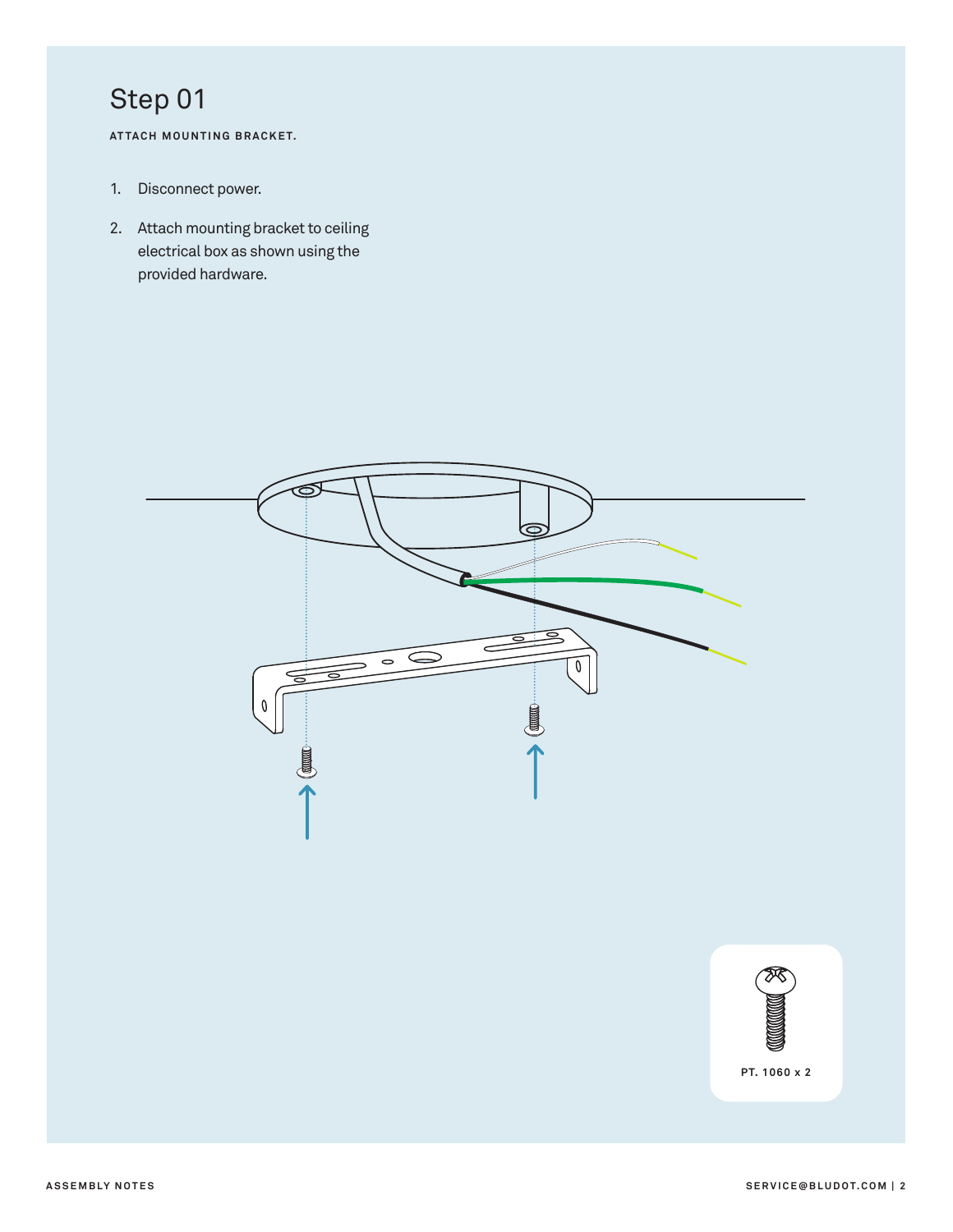**HARDWIRE PENDANT.**

- 1. Cut pendant cord to desired length, allow 4" above canopy for wiring.
- 2. Twist matching copper wires together. -white to white -black to black

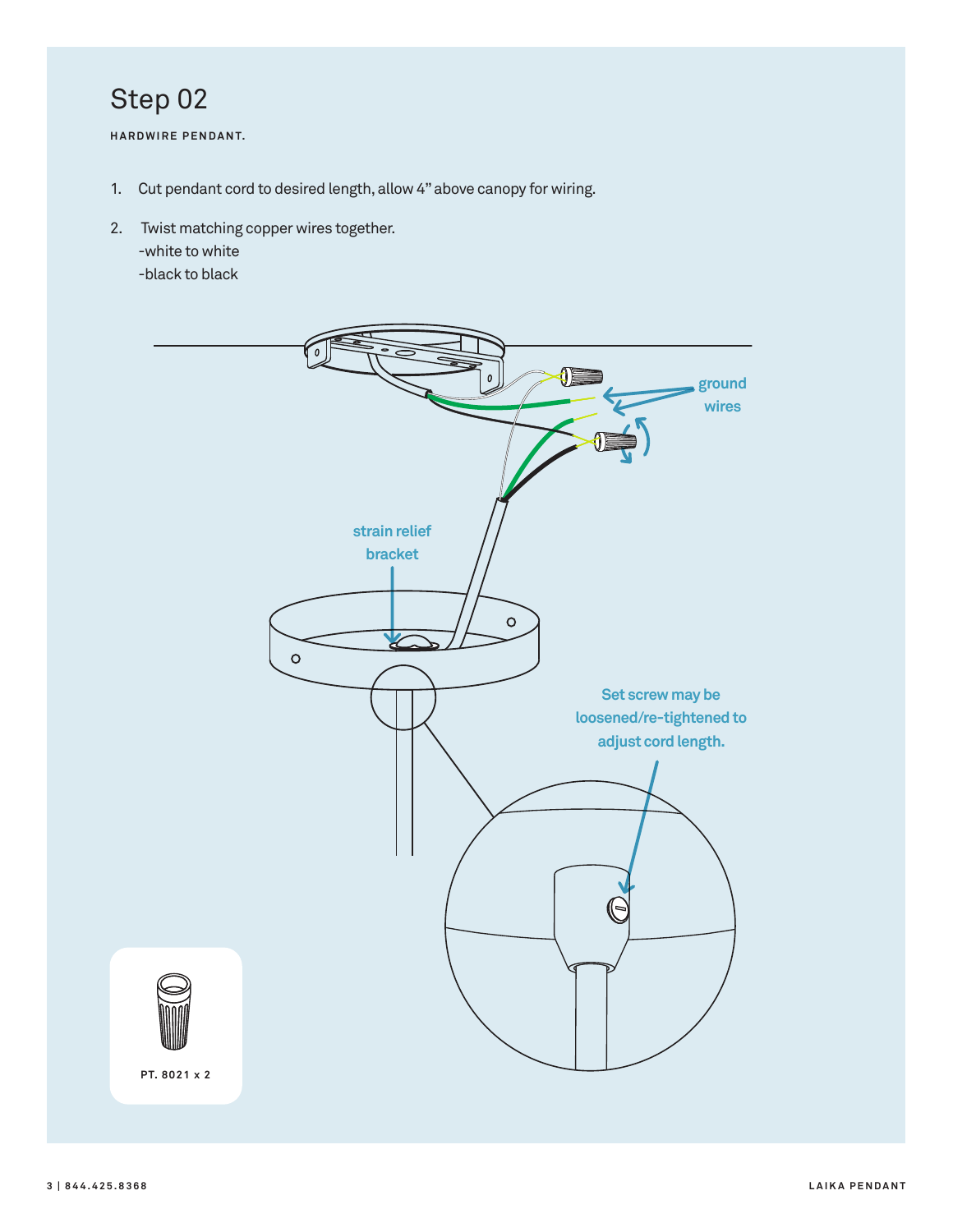**GROUND PENDANT.**

- 1. Locate bare copper wire inside pendant canopy.
- 2. Twist matching copper wires together in addition to bare canopy wire.
- 3. If no green wire (ground wire) is present in electrical box, wrap wire around pre-attached screw on mounting bracket and tighten into place.

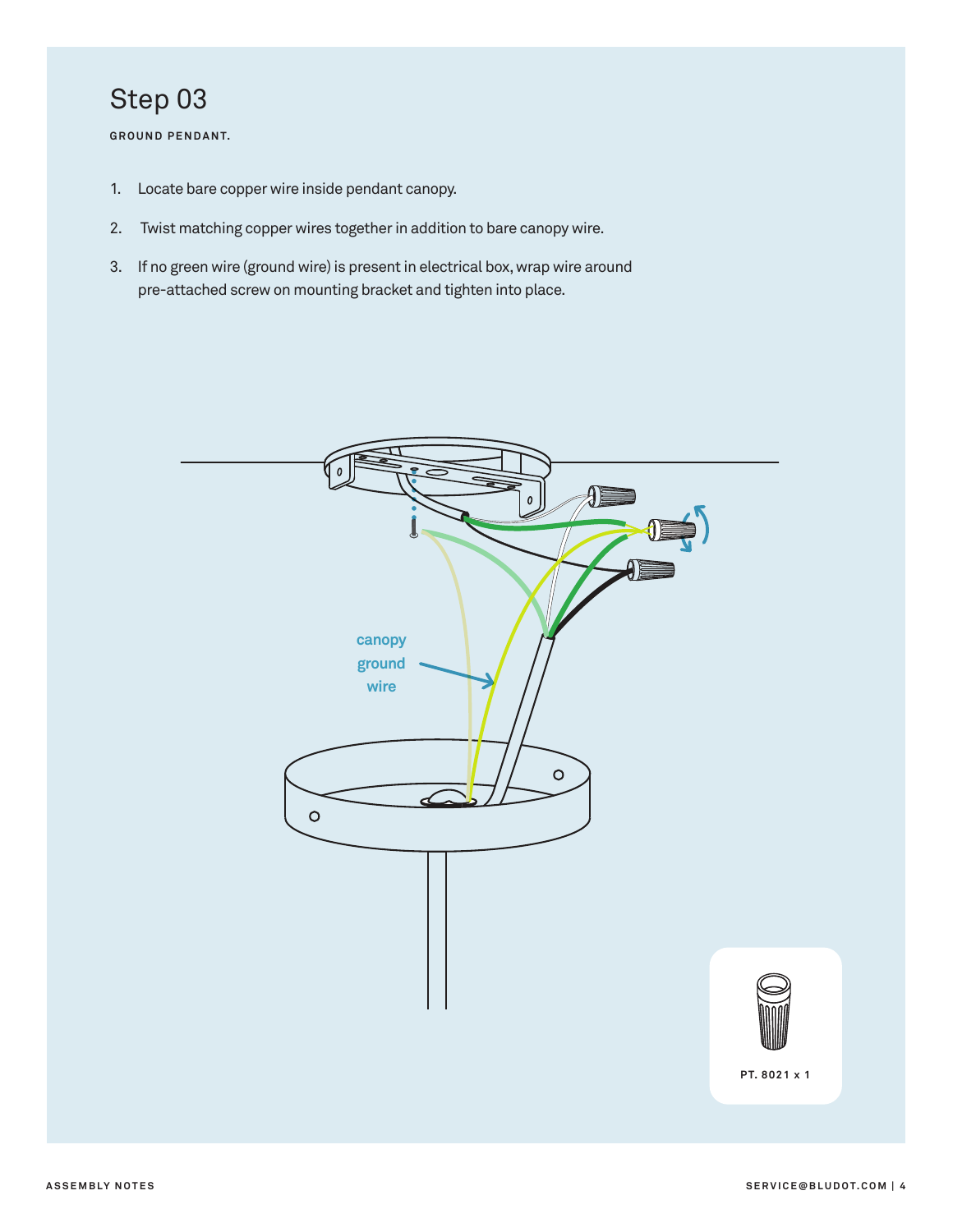**AT TACH CANOPY TO BRACKET.**

- 1. Align vertical holes on mounting bracket with side canopy holes.
- 2. Attach as shown using the provided hardware.
- 3. Re-connect power.